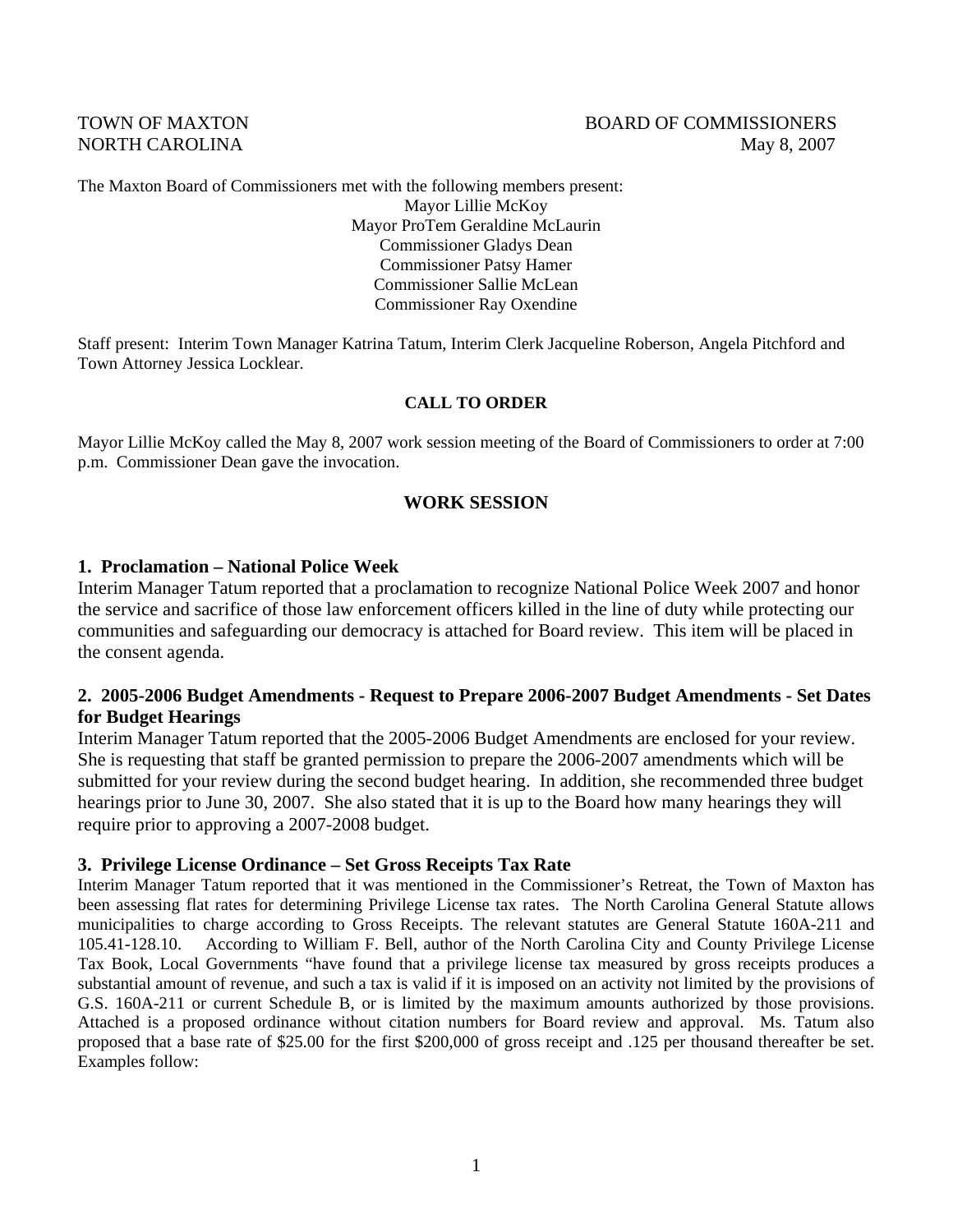Gross Receipts Tax Calculations Examples:

Gross Receipts of  $$300,000 = $300,000 - $200,000 = $100,000 / $1,000 = $100$  X  $.125 = $12.50 + $25.00 =$ \$37.50 Privilege Tax Charge Gross Receipts of  $$1,000,000 = $1,000,000 - $200,000 = $800,000 / $1,000 = $800$  X  $.125 = $100.00 + $25.00 =$ \$125.00 Privilege Tax Charge Gross Receipts of  $$10,000,000 = $10,000,000 - $200,000 = $9,800,000 / $1,000 = $9,800$  X .125 =  $$1,225 +$  $$25.00 = $1,150.00$  Privilege Tax Charge

#### **4. Tax Collector Position Description**

Pursuant to Article V. Town Manager, Sec. 6.2. Town Tax Collector, which states, "The town manager may appoint a town tax collector to collect all taxes, licenses, fees and other moneys belonging to the town, subject to the provisions of this Charter and the ordinances of the town, and he shall diligently comply with and enforce all the general laws of North Carolina relating to the collection, sale, and foreclosure of taxes by municipalities. Ms. Tatum stated that the position was delegated to an employee without pay. Ms. Tatum offered the attached job description for approval. Salaries will be researched along with other positions to ascertain a salary range.

#### **5. NC STEP Business Development Committee – Restaurateur Selection Process**

Interim Manager Tatum reported that Mr. Gary Gallman and Mr. James McDougald have requested that the Business Development Committee has requested that they be involved in the review of applications and discussions with potential restaurateurs. Their letter is attached for review. Commissioner Dean stated that she felt they should not be involved. Mayor McKoy stated that even with representation they could on listen and that they are welcome to sit in.

#### **6. North Carolina General Assembly – Renaming of I-74**

Interim Manager Tatum reported that Representatives Ron Sutton, Doug Yongue, and Garland Pierce along with Senator David Weinstein have requested the support of the Board of Commissioners to assist in efforts to rename that portion of I-74 that passes east-west through Robeson County the "American Indian Freeway." The proposed name will only apply to that portion of I-74 from the Scotland County Line to the Columbus County line. Mayor McKoy stated that this item came up at the Robeson County Municipal Association meeting. She stated that it had not previously come before that Board before the vote, but that it did get voted on at the meeting. Commissioner Dean asked Mayor McKoy if she spoke to Representative Pierce. Commissioner McLean replied stating that she spoke to Representative Pierce. The letter came from Representative Sutton, he voted that way because the other constituents voted for it. Mayor McKoy stated that the letter said that it would not affect Andrew Jackson Highway and she replied that it would not because it would be a new highway. Commissioner McLean stated that the municipalities will have a say in the long run. Mayor McKoy expressed concern about a public hearing on the naming of the highway. Commissioner Oxendine stated we will only make recommendations; the state highway will make the decision**.** 

# **7. Housing Authority Appointment**

Interim Manager Tatum reported that Mr. Clarence Woods, Jr., 104 W. Cottingham Street, Maxton, NC 28364 has requested that he be considered for appointment to the Housing Authority Board replacing his father Clarence W. Woods, Sr.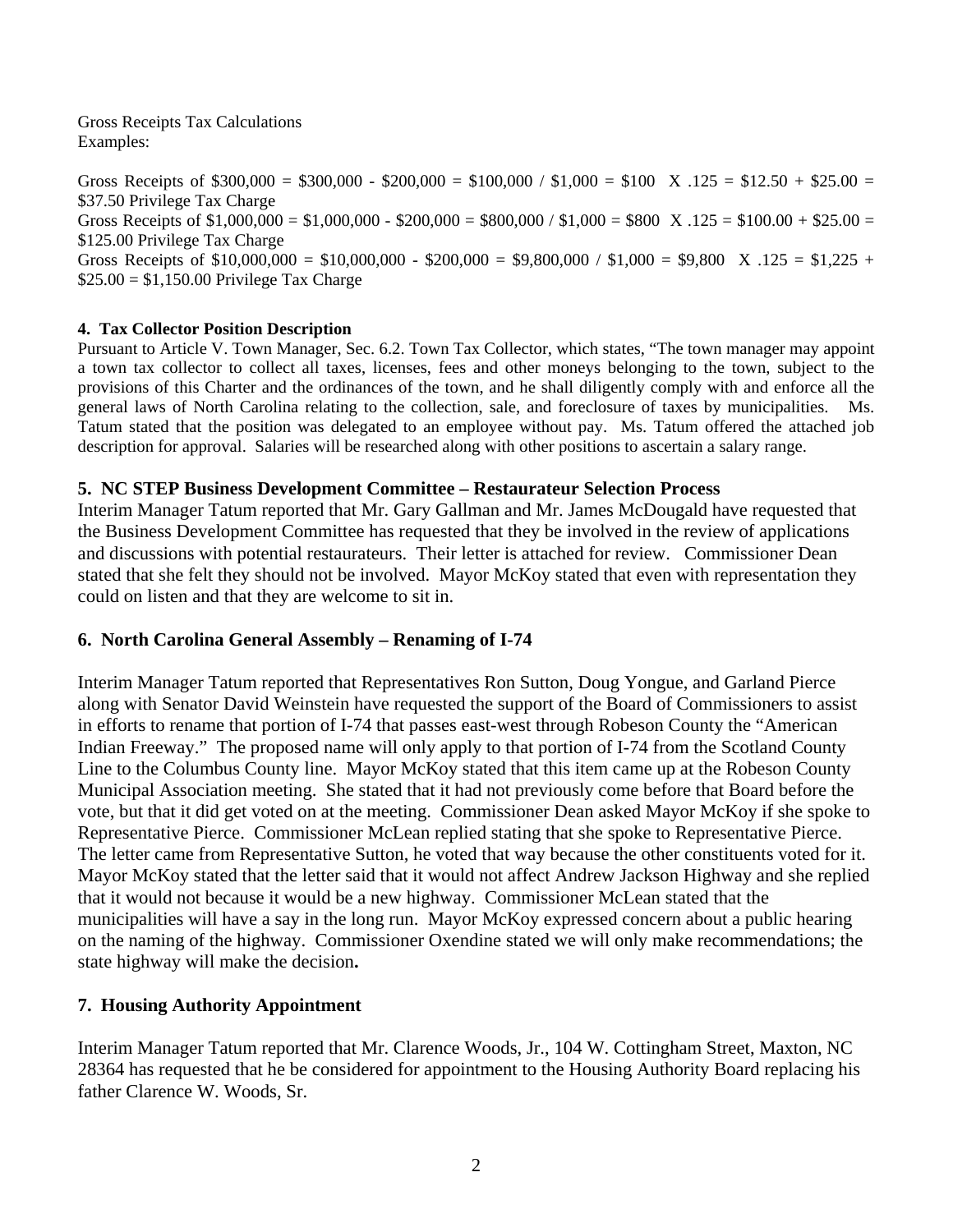## **8. Resolution of Support for the Clean Water Act of 2007**

Interim Manager Tatum reported that it is essential that the state's efforts to protect our water sources be continued with support from the local municipalities. Since North Carolina is expected to grow by 3.5 million within the next 22 years these efforts become more critical. The North Carolina Clean Water Trust Fund is asking that each municipality render a resolution of support for the Clean Water Act of 2007 to express their concern for this worthy effort. The resolution is attached for review.

## **9. Lease Airport Property to Laurinburg Chamber of Commerce**

After a brief discussion, it was the consensus of the Board to hold a Special Meeting on May 15, 2007 at 11:00 a.m. to discuss the Lease Agreement with Laurinburg Chamber of Commerce. It was stated that the Airport Board meets on May 14, 2007**.** 

# **REGULAR MEETING – May 8, 2007 - 7:30 P.M.**

#### *Welcome by Mayor Lillie McKoy*

The Maxton Board of Commissioners met with the following members present: Mayor Lillie McKoy Mayor Pro Tem Geraldine McLaurin Commissioner Gladys Dean Commissioner Patsy Hamer Commissioner Sallie McLean Commissioner Ray Oxendine

Staff present: Interim Town Manager Katrina Tatum, Interim Clerk Jacqueline Roberson, Police Chief Paul McDowell, Angela Pitchford and Town Attorney Jessica Locklear.

Invocation – Commissioner Oxendine gave the invocation.

#### **Introduction of New Staff Members**

- 1. Phorcia Chavis Patrol Officer
- 2. Kionna Watkins Patrol Officer
- 3. Jacqueline B. Robeson, CMC Town Clerk

#### **CONSENT AGENDA**

#### 1. Board Minutes

- Regular Board Meeting: April 10, 2007
- 2. Proclamation National Police Week
- 3. Housing Authority Appointment
- 4. Resolution of Support for the Clean Water Act of 2007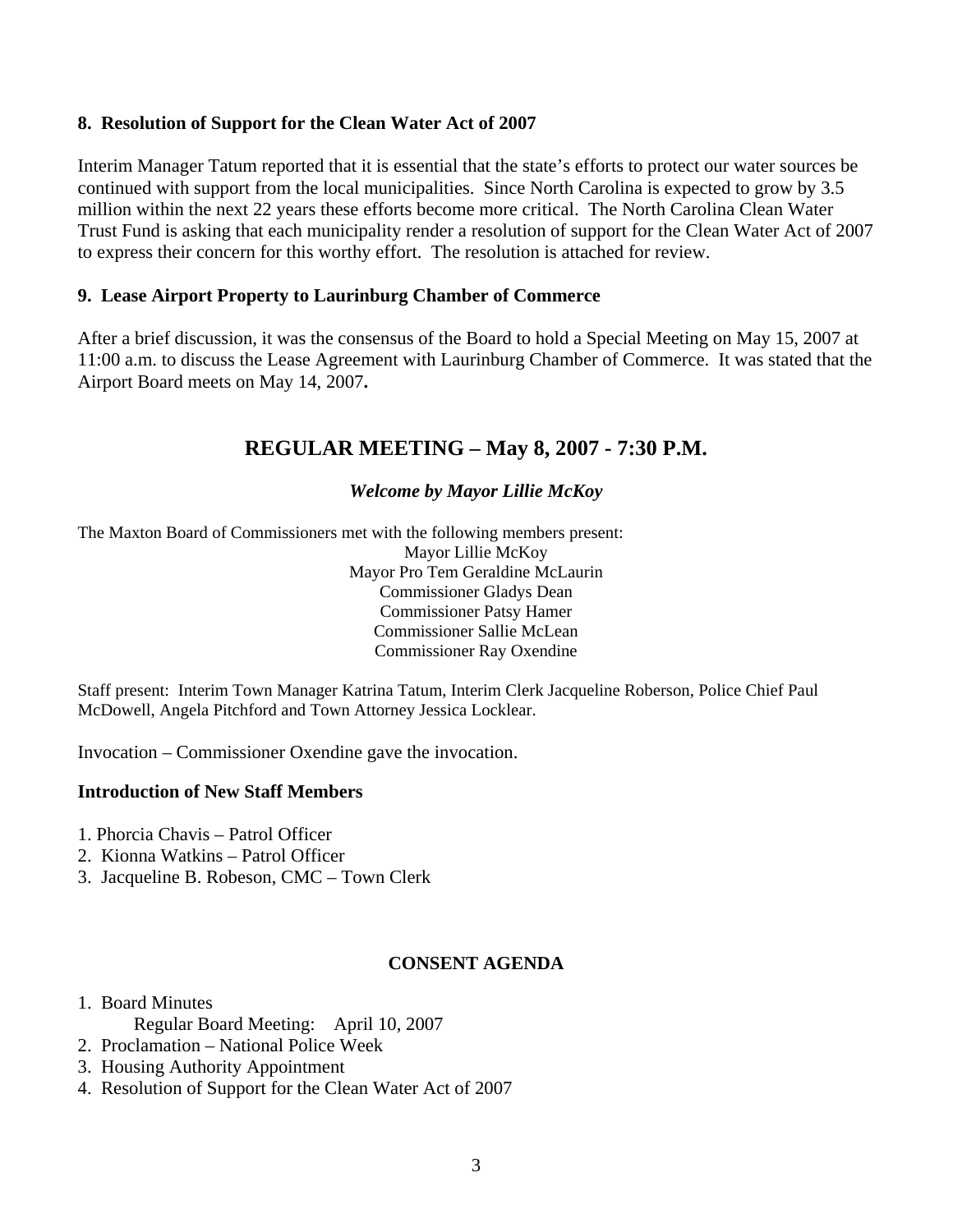Due to Mayor McKoy's absence to take an emergency phone call Mayor Pro Tem McLaurin entertained a motion to approve the Consent Agenda. Commissioner Oxendine motioned to approve the Consent Agenda. Commissioner McLean seconded. The vote was unanimous. Mayor McKoy returns.

#### **PROCLAMATION**

Mayor McKoy asked family members and friends of Mr. Ikner to come forward prior to reading the following proclamation:

# **PROCLAMATION FOR WILLIAM IKNER**

**WHEREAS**, our Divine Savior in his omnipotent wisdom saw fit to remove from our midst our friend and faithful servant, William Ikner, bringing to an end, a life with wisdom and kindness after faithfully serving the citizens of Maxton as a Town Commissioner from December 1987 until December 1991; and

**WHEREAS**, William Ikner served the community for numerous years earning the respect, admiration and high regard of all those with whom he came into contact; and

**WHEREAS**, William Ikner faithfully served as member of American Legion Post # 117; and

**WHEREAS**, the citizens of Maxton have benefited from William Ikner's knowledge, leadership and concern for his fellow citizens and his contributions will forever serve as an example of untiring and dedicated public service; and

**WHEREAS**, during his numerous years of admirable service, William Ikner worked diligently toward meeting the needs of the citizens of Maxton and exercised his leadership and benevolence on their behalf through his service to the Town; and

**WHEREAS**, William Ikner will be missed by all those whose lives he touched, especially those who saw him as a friend, mentor, peacemaker, and a father figure.

**NOW, THEREFORE BE IT PROCLAIMED**, that the Town of Maxton Board of Commissioners takes this opportunity to express its appreciation, and the appreciation of the entire Town, for the work and life of former Town of Maxton Commissioner William Ikner.

This, the  $8^{th}$  day of May, 2007

Lillie A. McKoy, Mayor

William Ikner, Jr. thanked that Town and all the commissioners for the recognition given to the family on behalf of his father. Pictures of taken of the family and the Legionnaires.

 $\overline{\phantom{a}}$  , which is a set of the set of the set of the set of the set of the set of the set of the set of the set of the set of the set of the set of the set of the set of the set of the set of the set of the set of th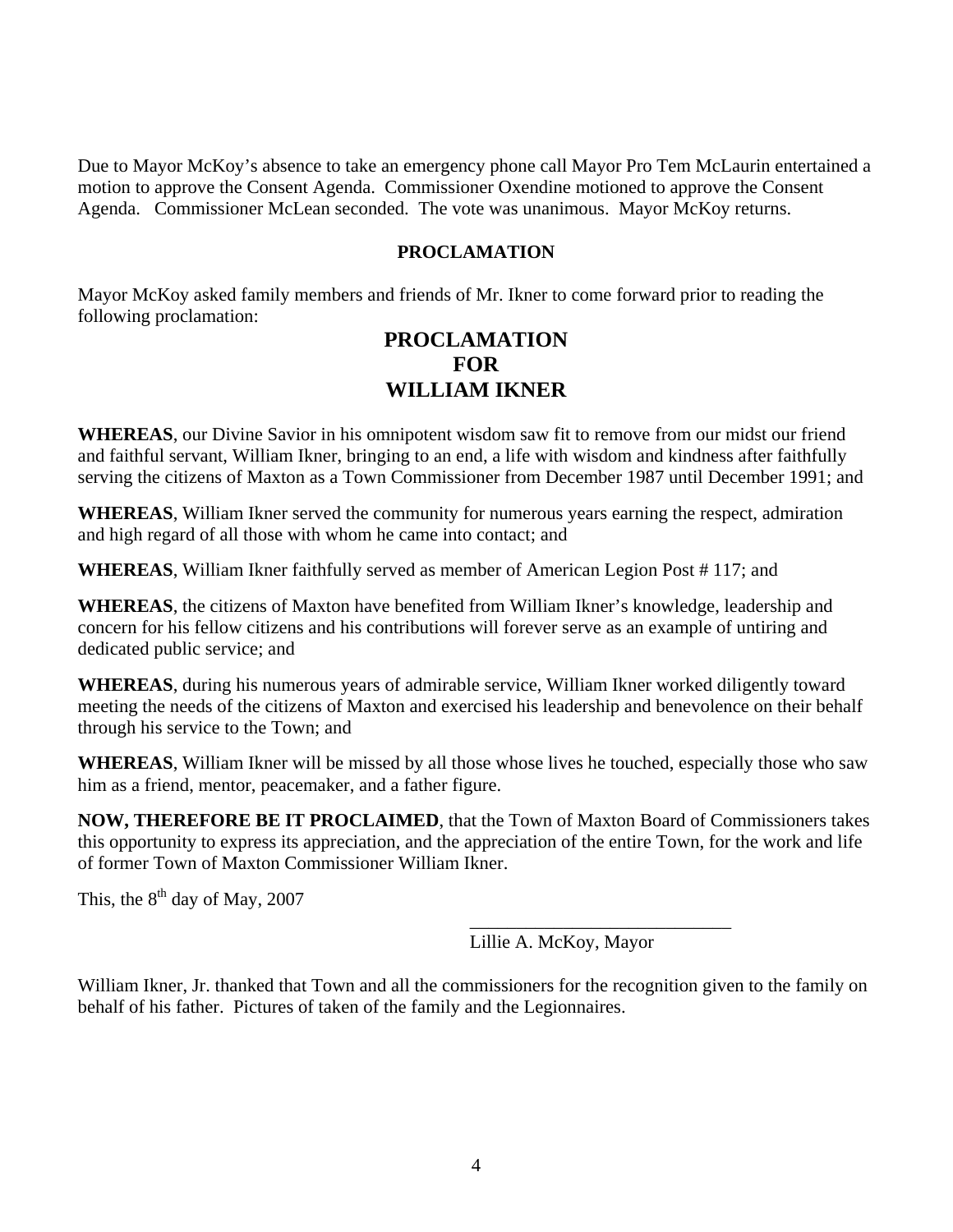#### **NEW BUSINESS**

- 1. 2005-2006 Budget Amendments Request to Prepare 2006-2007 Budget Amendments Set Dates for Budget Hearings. **Commissioner Dean motioned approval of 2005-2006 Budget Amendments, Approval of request to prepare 2006-2007 Budget Amendments and approval to set dates for the Budget Hearings. Commissioner Oxendine seconded. The motion carried.** It was the consensus of the Board of Commissioners to set the first budget hearing for Tuesday, May 15, 2007 immediately after the Lease Airport Property to Laurinburg Chamber of Commerce.
- 2. Privilege License Ordinance Set Gross Receipts Tax Rate: **Commissioner Dean motioned to approve the Privilege License Ordinance and the approval of Recommended Gross Receipts Tax Rate of \$25.00 for the first \$200,000 of Gross Receipts and .125 Per Thousand Thereafter. Commissioner McLean seconded. The motion carried.**
- 3. Approval of Tax Collector Position Description: **Mayor Pro Tem McLaurin motioned approval of the**
- **Tax Collector Position Description. Commissioner McLean seconded. The motion carried.**
- 4. Letter from NC STEP Business Development Committee: It was the consensus of the Board of Commissioners that they had no problem with the Business Development Committee attending the Restaurateur Process, as it is a public meeting. No action required.
- 5. North Carolina General Assembly Renaming of I-74: Commissioner Dean recommended designing a resolution that outlines the renaming of that section that goes through Pembroke. Interim Manager Tatum stated that the Council of Governments will design one depending on the vote of the Boards. Mayor Pro Tem McLaurin asked for clarity, wanting to know if Commissioner Dean was talking about the same area. Commissioner Dean stated that she was referring to the same issue but not the same distance. After a brief discussion, **Commissioner Oxendine motioned to approve the renaming of that portion of I-74 that passes east-west through Robeson County the "American Indian Freeway", from the Scotland County line to the Columbus County line. Commissioner Hamer seconded. Votes were 3-for: Commissioner Oxendine, Commissioner Hamer and Mayor Pro Tem McLaurin; 2-against: Commissioner Dean and Commissioner McLean. The motion carried.**
- 6. James McEachin, Chairman of the Maxton NC STEP requested to come before the Board to discuss strengthening the relationship between the NC STEP Program participants and the Town Board of Commissioners. Mr. McEachin stated that he is present to request a joint meeting with Town Council and staff. He said that it is important to stay in touch and that Roger Sheats, our coach is impressed with the Leadership in Maxton. Together we can make great strides. It was the consensus of the Board to joint them at their next meeting scheduled for June 7, 2007 at 7:00 p.m. at the Resource Center.

Vivian Morrison is chairing the  $2<sup>nd</sup>$  Annual NC STEP Program Celebration to be held on Saturday, June 30, 2007 at 4:00 – 9:30 p.m. at Beacham Park. Ms. Morrison stated that it is a Town of Maxton's event and everyone's support is needed to make this a success. Fireworks and other activities will be held.

- 7. Lease Airport Property to Laurinburg Chamber of Commerce: **Commissioner Dean motioned to hold a special meeting on Tuesday, May 15, 2007 at 11:00 a.m. at Town Hall to discuss Lease of Airport Property to Laurinburg Chamber of Commerce. Mayor Pro Tem McLaurin seconded. The motion carried.**
- 8. **Mayor Pro Tem McLaurin motioned to amend the agenda to allow Willie Hailey, Jr. of H & H Restaurant to speak. Commissioner McLean seconded. The motion carried.** Mr. Hailey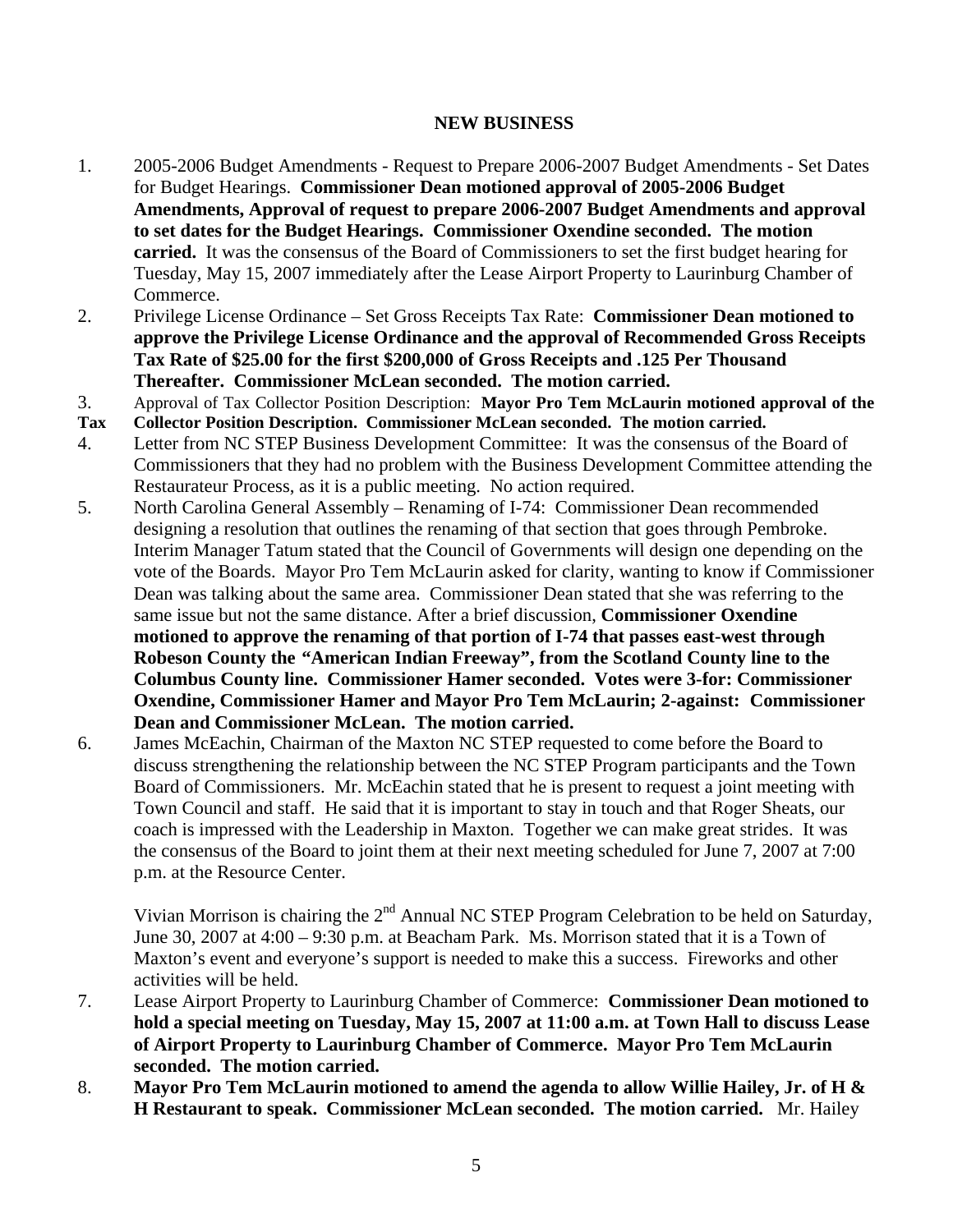extended an invitation to the Board and the citizens to attend the Ribbon Cutting at their present location of 1401 E. Martin Luther King, Jr. Dr. on Saturday, May 19, 2007 from 12:00 Noon – 4:00 p.m. His business at the old location of 32 years was destroyed by fire. He informed the Board of the fundraising drive "Contribution for the Restoration of H&H Drive-In, Inc.". This drive started by friends and family members consists of a plague that will be posted listing the following tiers; Platinum-\$1,000, Gold-\$500; Silver-\$250, Bronze-\$100, Patron-any amount.

#### **OLD BUSINESS**

There was no Old Business.

#### **REPORTS**

#### **1. Commissioner's Reports**

**A**. Commissioner Dean asked about the retreat and the discussion of the goals. Consensus of the Board to discuss those items at one of the planning meetings. The first meeting will be held on May 15, 2007 at 11:00 a.m. Commissioner Dean asked about the Curfew Ordinance. Interim Manager Tatum stated that we hope to have it drafted in June. Mayor Pro Tem McLaurin said that it was her understanding that we holding off to see if the age could be changed to 18 years of age. Attorney Jessica Locklear stated that 18 years of age is considered as an adult. Police Chief McDowell stated that there is a bill in the General Assembly to get the age of juveniles up to age 18. Mayor McKoy asked Attorney Locklear about the information that she was changing on the ordinance. Attorney Locklear stated that she only has the Grease Ordinance. Mayor McKoy stated that the information was about "disturbing the peace". **B.** Commissioner Hamer mentioned the Senior Program. Interim Manager Tatum replied, the program is through the Cumberland County Senior Aid (CCSA) and it is progressing, all of the seniors are not in place yet. Commissioner McLean stated that Eastern NC Worker Justice Program is also placing some seniors through that program. They will be paid \$6.15 per hour for up to 20-25 hours per week. Commissioner Hamer asked about worker's compensation. Interim Manager Tatum replied, they are covered under the CCSA program. The Lumber River Council of Governments had a similar program. CCSA has the same program. We have four people for the Beautification Team and anyone interested is asked to apply. Our first participant is Mr. Milton Malloy from Maxton. We are also seeking someone for the Town Hall. Commissioner McLean stated that we will also have people working in the community. Mayor McKoy asked that we see that the "Meals on Wheels" program gets some applications.

**C.** Commissioner Oxendine asked about Little League Baseball and who controls that activity. That activity is controlled by the county. Commissioner Oxendine expressed concern about night lights on poles at the park on Rockingham Road. Mayor Pro Tem McLaurin stated that the county owns that park. Commissioner Hamer stated that she contacted Commissioner Woods but he has not gotten back with her. Mayor McKoy stated that she talked with county representatives on Friday. They will be speaking with the County Manager about adding lights to the poles. Commissioner Hamer asked why the park was not being use this summer. Mayor Pro Tem McLaurin replied, there are more parks now. Mayor McKoy stated that the details of use of the park needs to be explained because there was a team here to use the park last week and they were locked out.

## **2. Manager's Report**

**A. NC STEP:** The regular NC Step full session meeting was held May 2, 2007. All committee reports were represented except the Youth and Senior Citizen Committees. The Interim Housing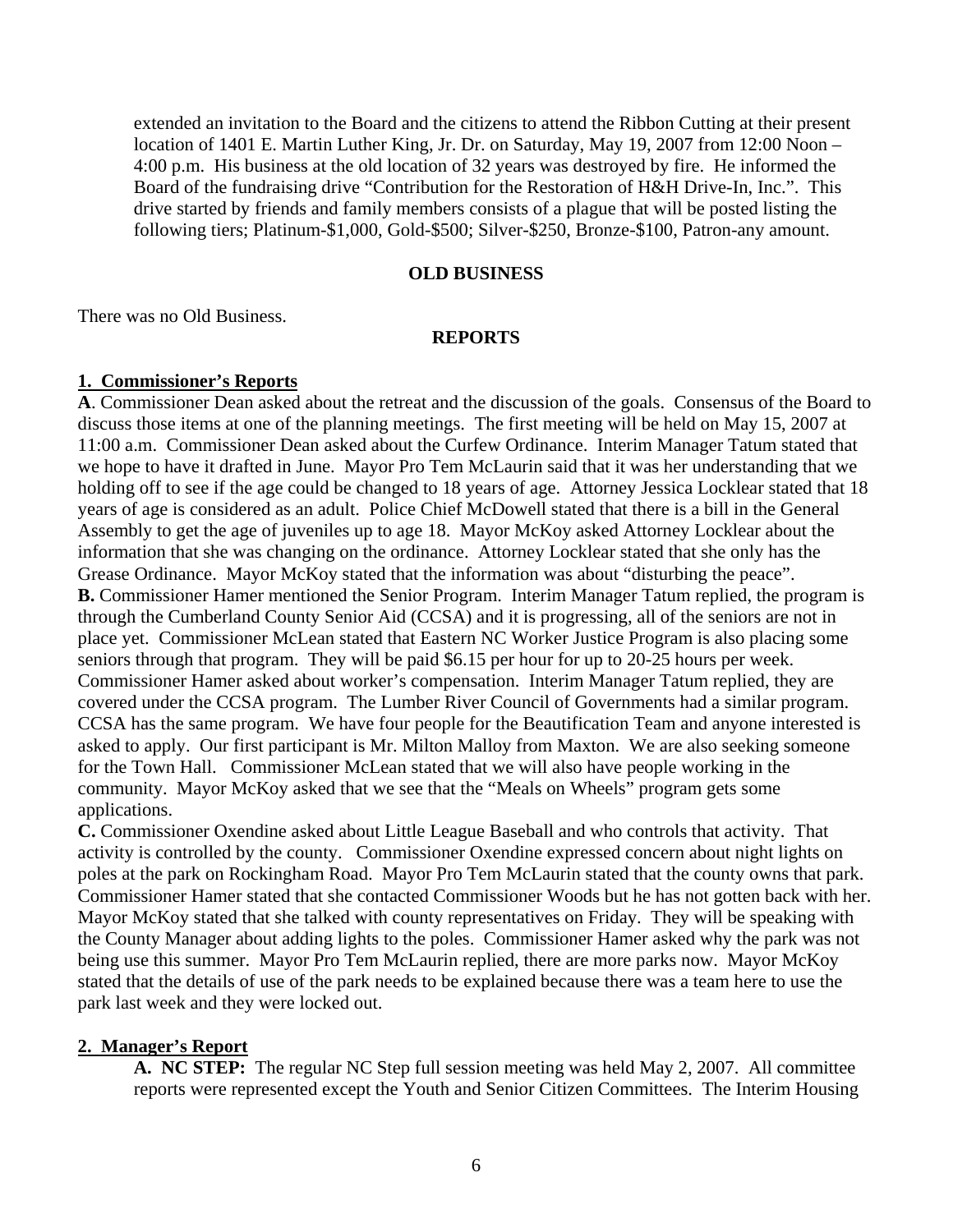Committee Chair, Katrina Tatum reported on Infrastructure and Housing and announced a May 7, 2007 meeting @ 6:00 pm. The Education Committee met on April 9, 2007, Mrs. Morrison reviewed committee progress and announced the next meeting to be held on May 14, 2007 @ 6:30, guest speaker will be JoAnn Woodard from a Rocky Mount Charter School. The Business Development Committee gave an update toward goals stating that the primary focus is Downtown Revitalization. He had discussions with Mr. Veleer of Campbell Soup. Campbell Soup will be sending a representative to be on the Business Development Committee. The next meeting will be held on Thursday, May 10, 2007 at the Resource Center at 7:00 pm. Security Committee report was given by Chairman Paul McDowell. Chief McDowell reported on the Prayer Vigil to be held on Graham Street on Friday May 4<sup>th</sup> at 6:00 p.m. The NC STEP Leadership team voted to have the July  $4<sup>th</sup>$  celebration on Saturday, June 30, 2007. The next mass meeting will be held May 15, 2007. The revised budget is under the Manager's Report section of the attachments. Ms. Tatum added that the Prayer vigil was held in observance of National Prayer Day and there were thirty to forty people in attendance.

**B. Article 11 - Outdoor Advertising Control Act. – Sections 136-126:** The General Assembly recognizes that outdoor advertising is a legitimate commercial use of private property but not the adjacent roads and highways. Therefore legislature has been developed to control this activity. The state authorities have asked that we provide this act to all elected officials and those who announce candidacy for office. They are hopeful that such activity will be greatly reduced. The act in its entirety is included in the Manager's Report section of your packets. Violators of this act will be fined.

**C. URGENT REPAIR PROGRAM:** The Post Approval Documents were reviewed by NCHFA and contracts were signed by the Mayor. We are awaiting Funding Approval and receipt of the \$37,500 draw. An advertisement has been placed in the Robesonian regarding eligibility and grant approva**l.** 

**D. INDUSTRY:** Interim Manager Tatum reported that she and Mayor McKoy met with the American Products Group on May 5, 2007 at 9:00 am. Discussions centered on the non-profit's activities with respect to citizen needs.

**E. BUDGET:** S. Preston Douglas and Associates has been actively reviewing documents for the 2005-2006 audit report and expects a draft to be submitted to the board by June 1, 2007. By June 13, 2007 he will be performing a preliminary review of the 2006-2007 Budget. If there are no unforeseen issues, the 2006-2007 Budget will be submitted to the Local Government Commission on time.

 **F. FREIGHT BUILDING:** The gross receipts clauses are being added to the RFP. Interim Manager Tatum expects to send out the first packages during the week of May 7, 2007. Interim Manager Tatum reported the contracts have been received from USDA and we are awaiting the funding approval.

**G. ZONING ORDINANCE:** The Department of Commerce expected to complete the new Zoning Ordinance by May 1, 2007. The will be meeting with staff during the week of May 14, 2007 to go over the draft ordinance if no issues arise. Interim Manager Tatum reported that the Department of Commerce stated that a complete revamp of the ordinances need to be done. We need to send them all zoning amendments since 1996.

# **3. Police Report**

Chief McDowell informed the Board of the reports in their packets. He reported that the department is arresting individuals with drug warrants. They have served six so far and still looking for others that they